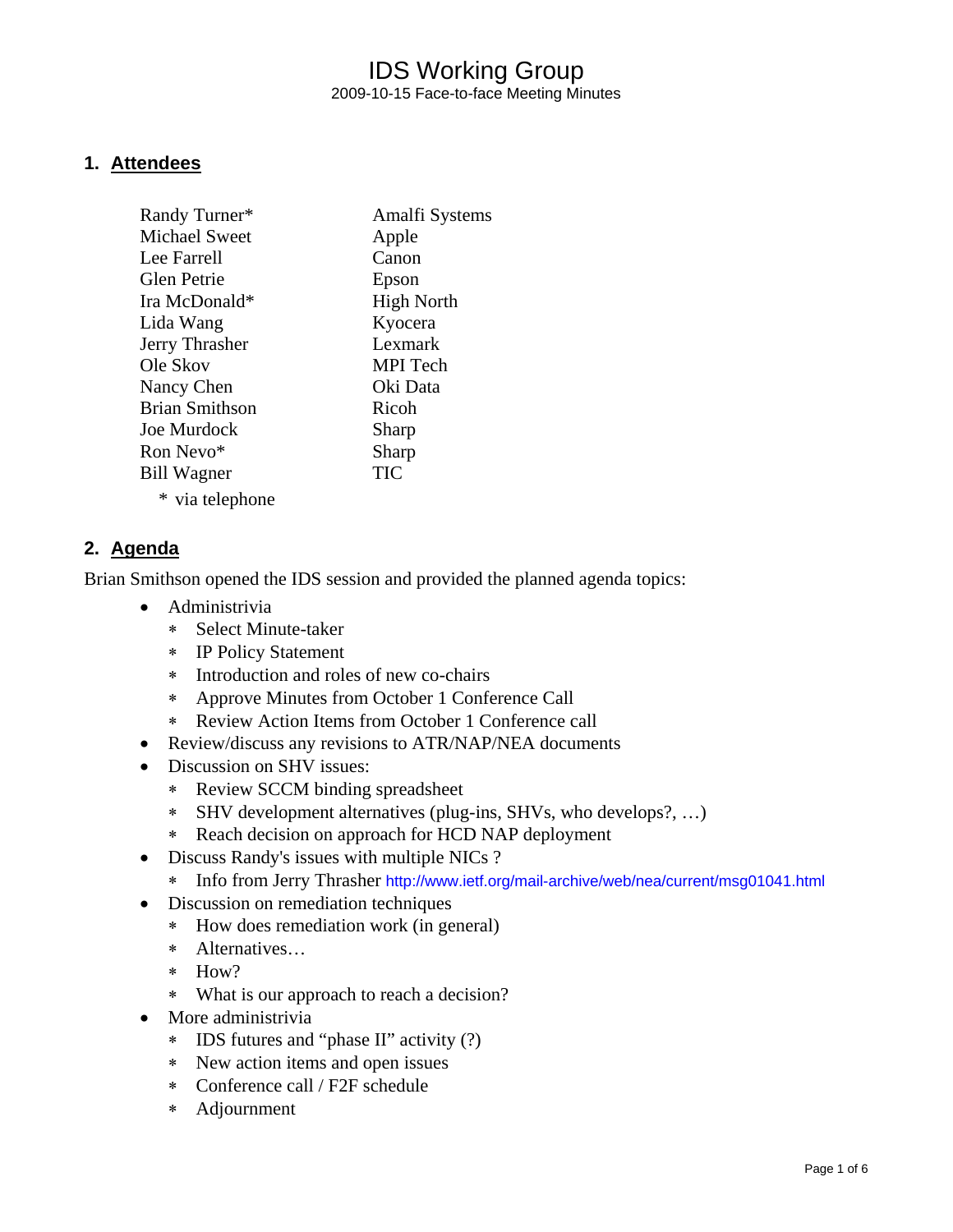## IDS Working Group 2009-10-15 Face-to-face Meeting Minutes

### **3. Minutes Taker**

Lee Farrell

### **4. PWG Operational Policy**

It was noted that all attendees should be aware that the meeting is conducted under the PWG Membership and Intellectual Property rules. There were no objections.

#### **5. New Co-Chairs**

Joe Murdock and Brian Smithson are the new co-Chairs. Joe will Chair teleconferences, Brian will Chair face-to-face meetings.

### **6. Approve Minutes from October 1 Conference Call**

There were no objections to the previous Minutes.

#### **7. Review Action Items**

AI 001: Randy Turner will try to find other contacts that would be willing to work with the PWG to help deploy NEA health assessment. (Juniper, Symantec, Cisco are suggested candidates.) Is someone willing to sit down with the PWG and "have discussions"?

→ *ONGOING*

- AI 010: Brian Smithson will investigate whether a formal relationship document can be created between TCG and PWG. He will find out their position on liaison agreements.
- → *TCG Board of Directors will meet and discuss this at their next face-to-face meeting (Oct 27-29), and get back to us with a response.*

→ *OPEN* 

- AI 022: Joe Murdock will examine the possible mapping of HCD attributes to SCCM and evaluate the resulting "HCD health assessment" benefit. [This should also result in a list of deficiencies and recommended extensions to be suggested to the MS NAP team.]
- → *Proposed mapping spreadsheet was distributed. Questions have been sent to Microsoft.*  → *CLOSED*

AI 023: Jane Maliouta will take on the responsibility for creating a "value proposition" document to help justify the reason behind HCD NAP development. Peter Cybuck and Ron Nevo will provide market information as possible.

→ *Ron reported that Jane Maliouta (Microsoft) has done some investigation regarding the business justification of HCD NAP development. She and/or Mike Fenelon will provide their findings in the next few weeks.* 

→ *OPEN*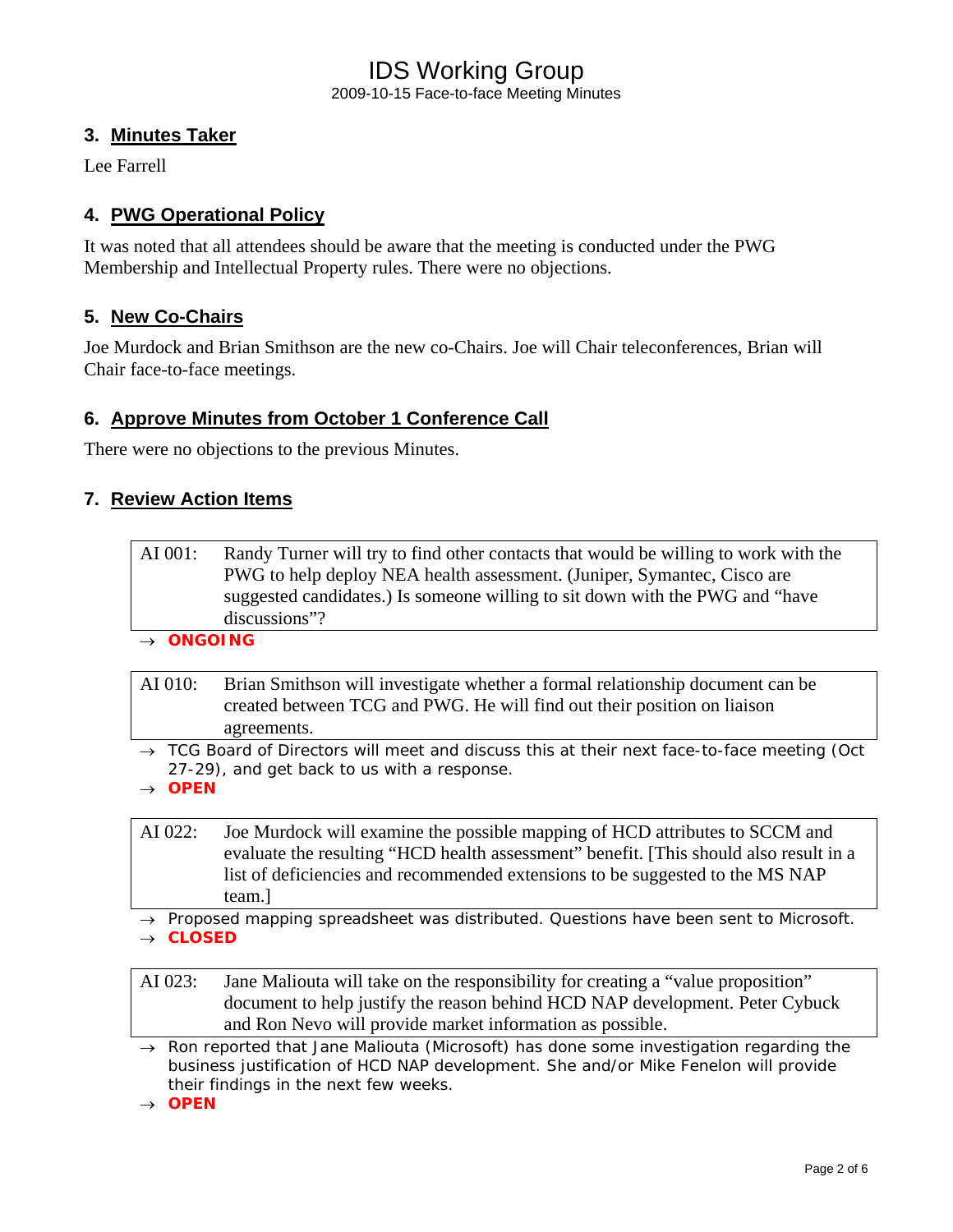# IDS Working Group

#### 2009-10-15 Face-to-face Meeting Minutes

- AI 024: Randy Turner will ask the NEA e-mail list about their assumptions on modeling [sub-]components with regard to MFD subunits. (Why does NEA not address BIOS and/or NICs as components within a PC?)
- → *Randy has received two responses. Steve Hanna (NEA Chair) is working on a list of comments on the NEA binding document.*

→ *CLOSED* 

AI 025: Peter Cybuck will do some market research about whether customers will accept the proposed method of gaining network access via SCCM.

→ *Still working on this. No other status available.* 

→ *OPEN*

#### **8. HCD Health Attributes Document**

No update. No discussion

#### **9. NAP Binding Document**

No update. No discussion.

#### **10. NEA Binding Document**

No progress to report.

No update. No discussion.

#### **11. Discussion on SHV issues**

Joe Murdock reviewed the spreadsheet that he had published on IDS-NAP-SCCM attributes mapping. Joe explained that he recently sent a copy of the spreadsheet to the Microsoft NAP team, along with a few questions about the flexibility of network health acceptance by the SCCM system.

He says he will attempt some evaluation of the SCCM when/if he can set it up.

| AI 026:                                              | Joe Murdock will follow up with Eran Dvir (Microsoft) about the SCCM issues,<br>questions, and capabilities.                     |
|------------------------------------------------------|----------------------------------------------------------------------------------------------------------------------------------|
| $\rightarrow$ NEW                                    |                                                                                                                                  |
| AI 027:                                              | Joe Murdock will add NAP System Health ID to NAP Binding document and<br>determine how to register a PWG system health ID value. |
| $\mathcal{L}$ $\mathbf{A}$ $\mathbf{E}$ $\mathbf{A}$ |                                                                                                                                  |

→ *NEW*

Under HCD\_Firewall\_Setting, it was noted that there is no version number.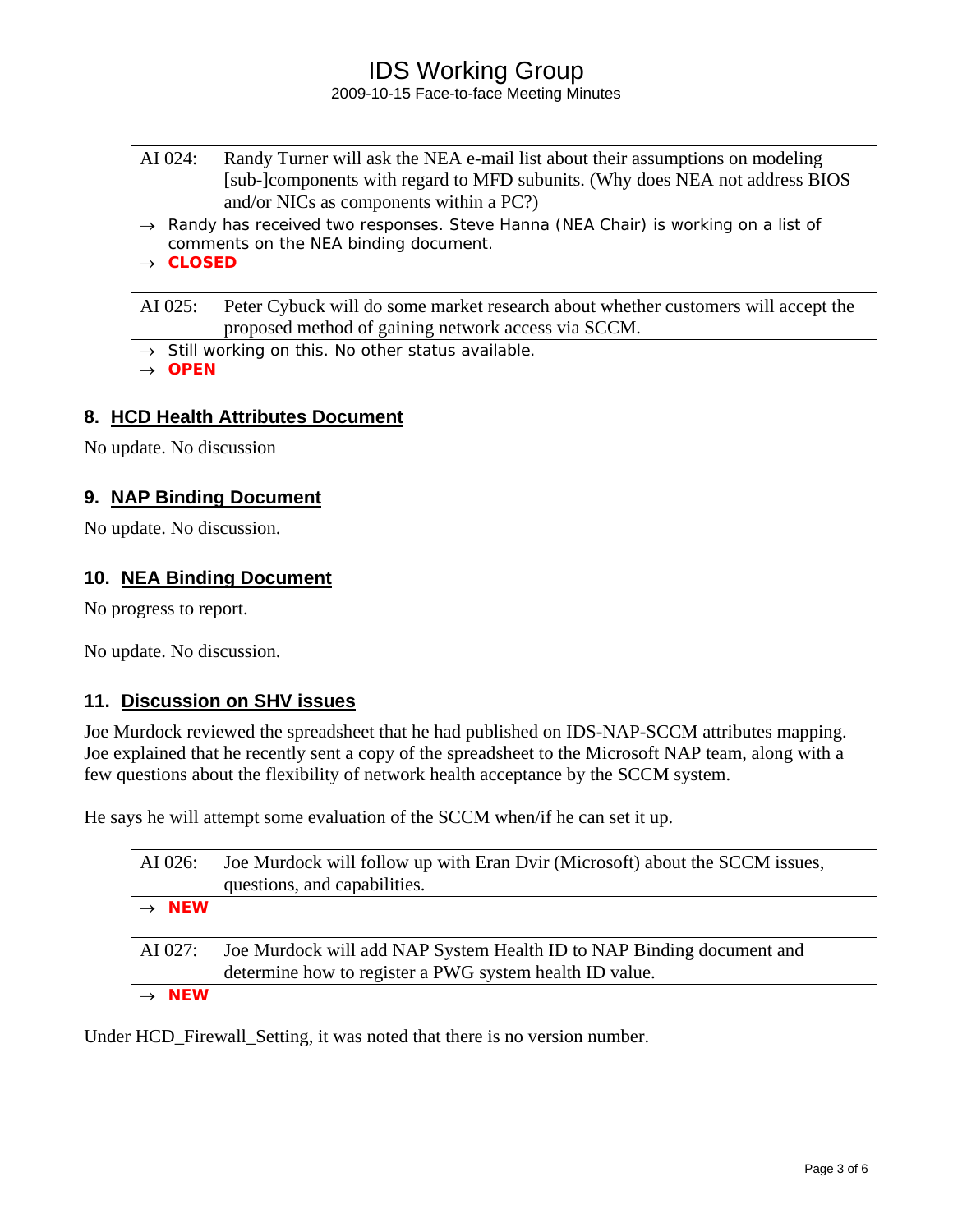# IDS Working Group

2009-10-15 Face-to-face Meeting Minutes

Joe indicated that Printers will need to "lie" about some of the values to be allowed access to the network by the NAP Server. The group agreed that using the phrase "administratively configurable" is preferable to the word "lie."

Joe recommends that we respond with "Antivirus software not installed." He thinks we can get away with not needing it. However, until we receive a response from Microsoft or test the actual interaction, this might not be acceptable for gaining access to the network.

It was noted that printers *could* respond by saying they have Antivirus software installed. Although this might be technically incorrect, it could be "administratively configured" for the sake of gaining network access.

Joe explained that Security\_Updates\_WSUSServerName is required by SCCM, but the IDS attributes do not have a good mapping for this entry. Something will need to be substituted or invented.

In summary, the IDS attributes only seem to include the following items that are used by SCCM:

- Firmware version
- Configuration state
- Firewall yes or no

The relevant question before the group is whether or not these attributes are sufficient to justify continued effort? To date, no consensus within the group has been reached. The critical answer to this is whether customers will find this information adequate for their purposes. Feedback from the marketplace is necessary. [This is what AI #25 is intended to address.]

Ira McDonald suggested that regardless of the findings from the marketplace feedback, the IDS group should at least produce an informational document that gives "best effort" recommendations on how to deal with [today's] SCCM NAP environment. Even if Microsoft is anxious to develop something for HCD support in the future, it is expected that any solution will not be available within the next year—or more.

Jerry Thrasher suggested that perhaps the IDS group could identify a set of "SCCM attributes" as part of a recommended SCCM binding specification.

It was generally agreed that *some* level of document for SCCM should be created. Whether or not it is labeled a "standard" or just an "informational" document might be impacted by feedback from Microsoft.

Randy Turner expressed interest in understanding the benefit of having a SCCM-based solution for HCDs. What is the perceived value for the market—and is it worth the additional overhead and/or the burden on the administrator?

Randy said that Symantec is developing a product for Windows-based network health assessment. It was suggested that if the IDS group could complete the NEA binding for the HCD attributes, it might be possible to get them to include support for HCD devices.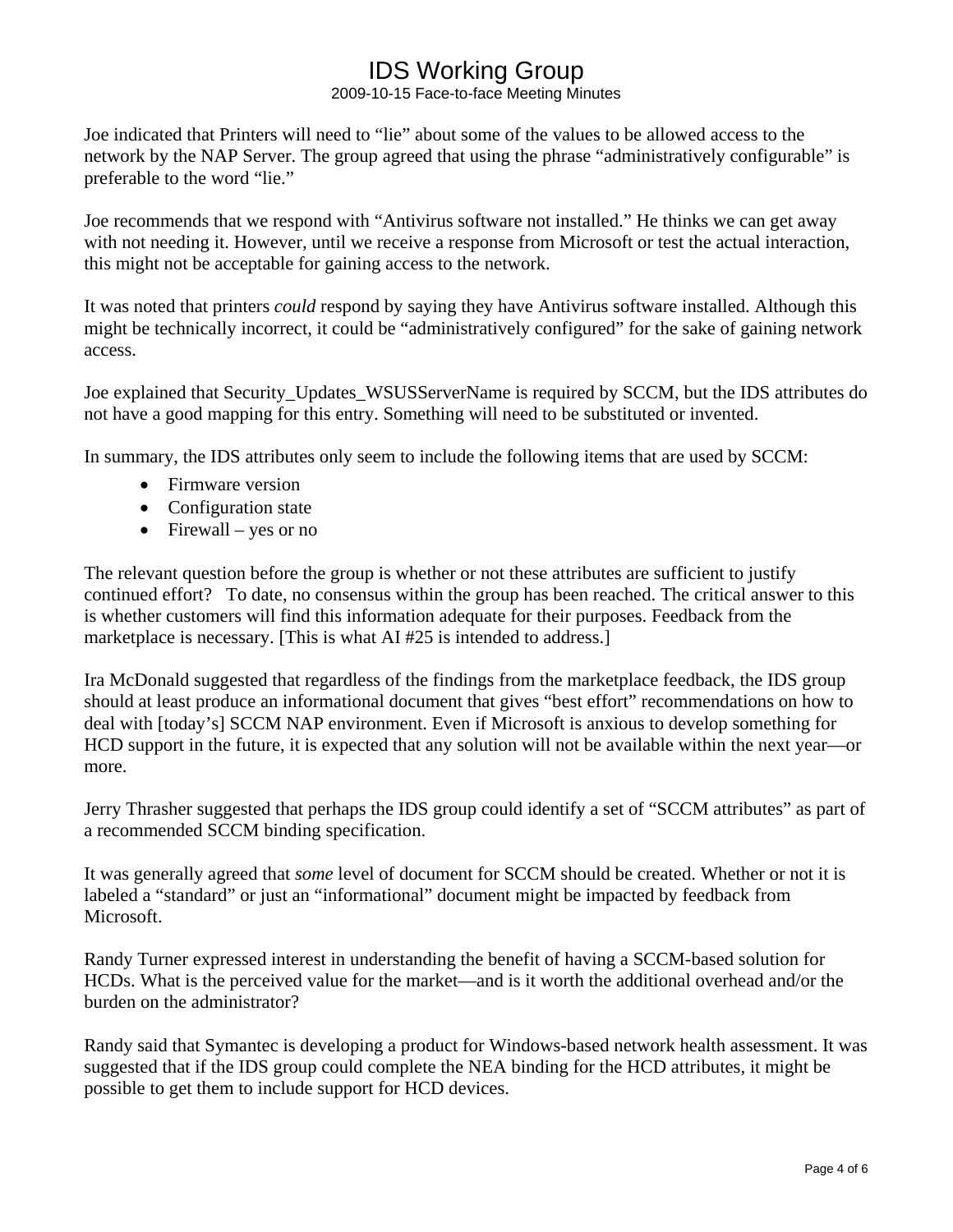### IDS Working Group 2009-10-15 Face-to-face Meeting Minutes

### **12. Multiple Processes on One NIC**

Jerry suggested that the issues relating to a structured device should be deferred to a "Phase II" topic of IDS. He noted that the current NEA specifications do not address virtual machines. Although this might be addressed in the future, he thinks it would be premature for the IDS group to take on this topic for HCDs.

Randy said that the NEA specification does handle PA-subtypes, which could [possibly] be used to address this topic. However, he said it is fine with him to defer until a later time—especially if the deferral is motivated by a schedule desire to achieve something useful in the near-term.

Randy has not yet received any response on his "request for guidance" note that he sent to the NEA group.

The group agreed that for "Phase I activity", the focus will be limited to only the main controller board. It was also agreed to defer the PA-subtype definitions. "We use 0 where we can use the standard attributes, otherwise we use our SMI for PWG-only attributes."

#### **13. Remediation Techniques**

The group has agreed to accept the use of a manual remediation technique for the near-term. This will be re-visited in the future as appropriate.

#### **14. IEEE P2600 and "Tailored Assurance Requirements"**

A while ago, the question was raised about whether the PWG should consider taking on the task of updating the P2600 Protection Profile specifications. However, after additional consideration of the issues related to IEEE copyrights, this does not seem to be a practical activity for the IDS group at this time.

#### **15. New Action Items and Open Issues**

ISSUE: How does an administrator plug in "good values" for health assessment into a SHV? What would that data interface be? [This is not a unique problem for HCDs.]

| AI 026: | Joe Murdock will follow up with Eran Dvir (Microsoft) about the SCCM issues, |
|---------|------------------------------------------------------------------------------|
|         | questions, and capabilities.                                                 |

AI 027: Joe Murdock will add NAP System Health ID to NAP Binding document and determine how to register a PWG system health ID value.